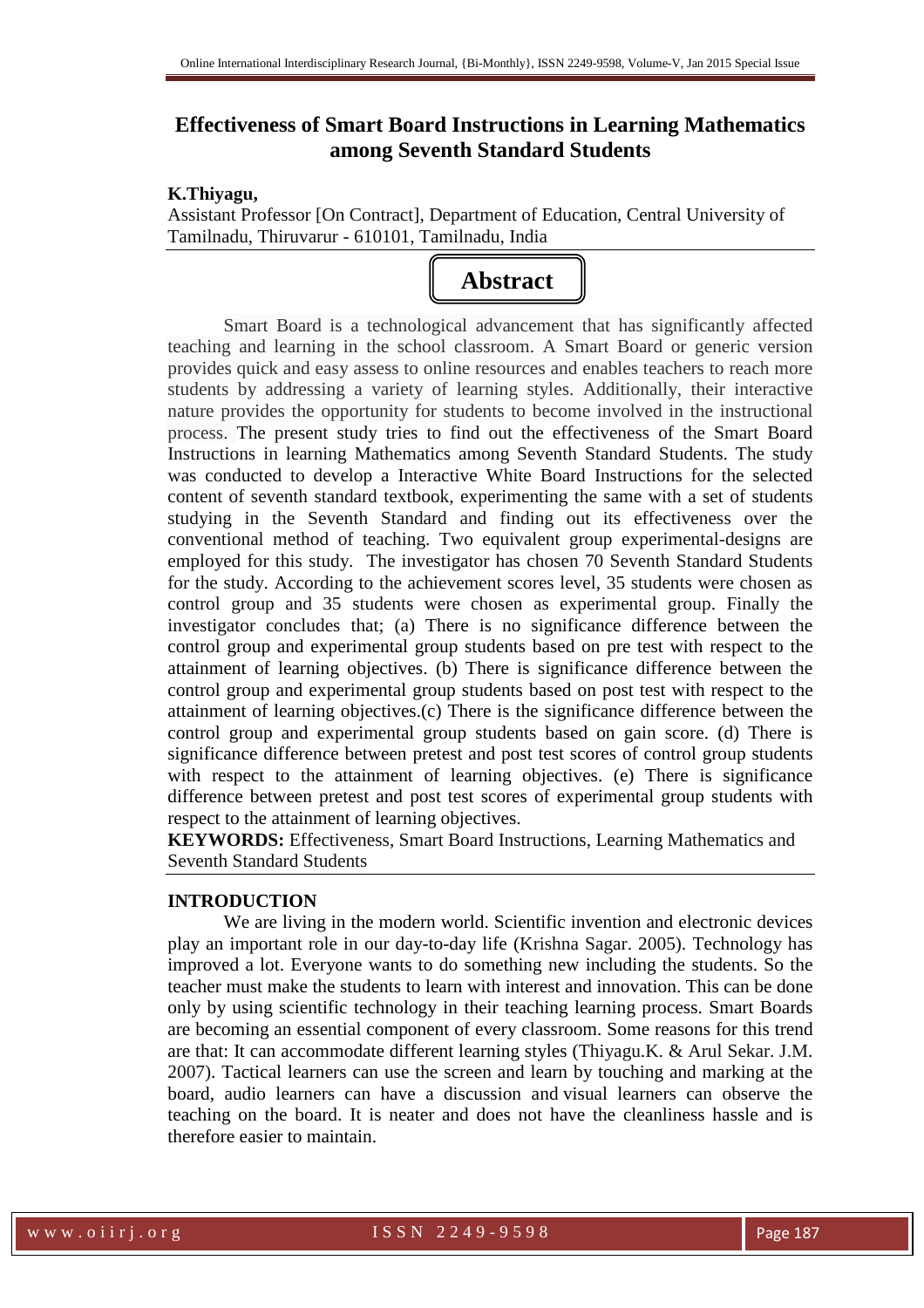#### **NEED FOR THE STUDY**

Mathematics is considered as dry subject and most of the students do not show interest on it. This impression about mathematics can be reversed with the help of innovation application of technology in the teaching-learning process. Also the advancement of technology has changed the face of education. The role of teacher is also changed. Yesterday teacher is the only one source of information. But today teacher become a one of the sources of information. Tata Class Edge an innovative and comprehensive educational solution from Tata Interactive Systems (TIS) is designed to help teachers deliver high quality instruction, with an effective blend of classroom activities and interactive multimedia demonstrations (Preston, Chris & Mowbray, Lee. 2008). Based on the Multiple Learning Experiences Model an instructional framework developed by Tata Interactive System. Tata Class Edge aims to enhance students' social and thinking skills along with ensuring a thorough understanding of the curriculum content (Wong, Wylie. 2008). Tata Class Edge creates a system that allows learning to be instantly and continuously assessed and interpreted to identify areas of student strength and weakness. In recent years, computer technology has become a popular tool used to improve the education of students in all the countries. The good news is that there have been advances in educational technology- cloud computing, open source systems, virtualization, analytics that can help our systems refresh outdated infrastructures with new functionality. Introducing the concept of Tata Class Edge where teaching happens through digital instruction materials, 3D animated modules and videos. This is analyzed in the present topic entitled "Effectiveness of Smart Board Instructions in Learning Mathematics among Seventh Standard Students".

# **OPERATIONAL DEFINITION OF KEY TERMS**

The following are the operational definition of the key terms of the study.

**Effectiveness:** It refers to the adequacy to accomplish a purpose as well as producing the result intended or expected results. This study measures the effectiveness in terms of the achievement scores of the students if the Smart Board Instruction System in learning is used in learning mathematics.

**Smart Board Instructions:** Instructions through the Tata Interactive White Board (Smart Board) in an ADDIE Model (ADDIE- an acronym for Analyze, Design, Develop, Implement, and Evaluate) way of instructions for the selected content of Tamilnadu State Board Seventh standard text book.

**Mathematics:** Mathematics is a science of quantity, measurement and spatial relations. Mathematics consists of symbols, diagrams, notations and operations (Annie James. 2005).

**Seventh Standard Students:** Students those who are studying in the Seventh Standard after completing the Six Standard in the Tamilnadu State Board Schools.

## **OBJECTIVES OF THE STUDY**

The following are the objectives of the study.

- 1. To find out the significance difference between the control group and experimental group students based on pre test with respect to the attainment of learning objectives.
- 2. To find out the significance difference between the control group and experimental group students based on post test with respect to the attainment of learning objectives.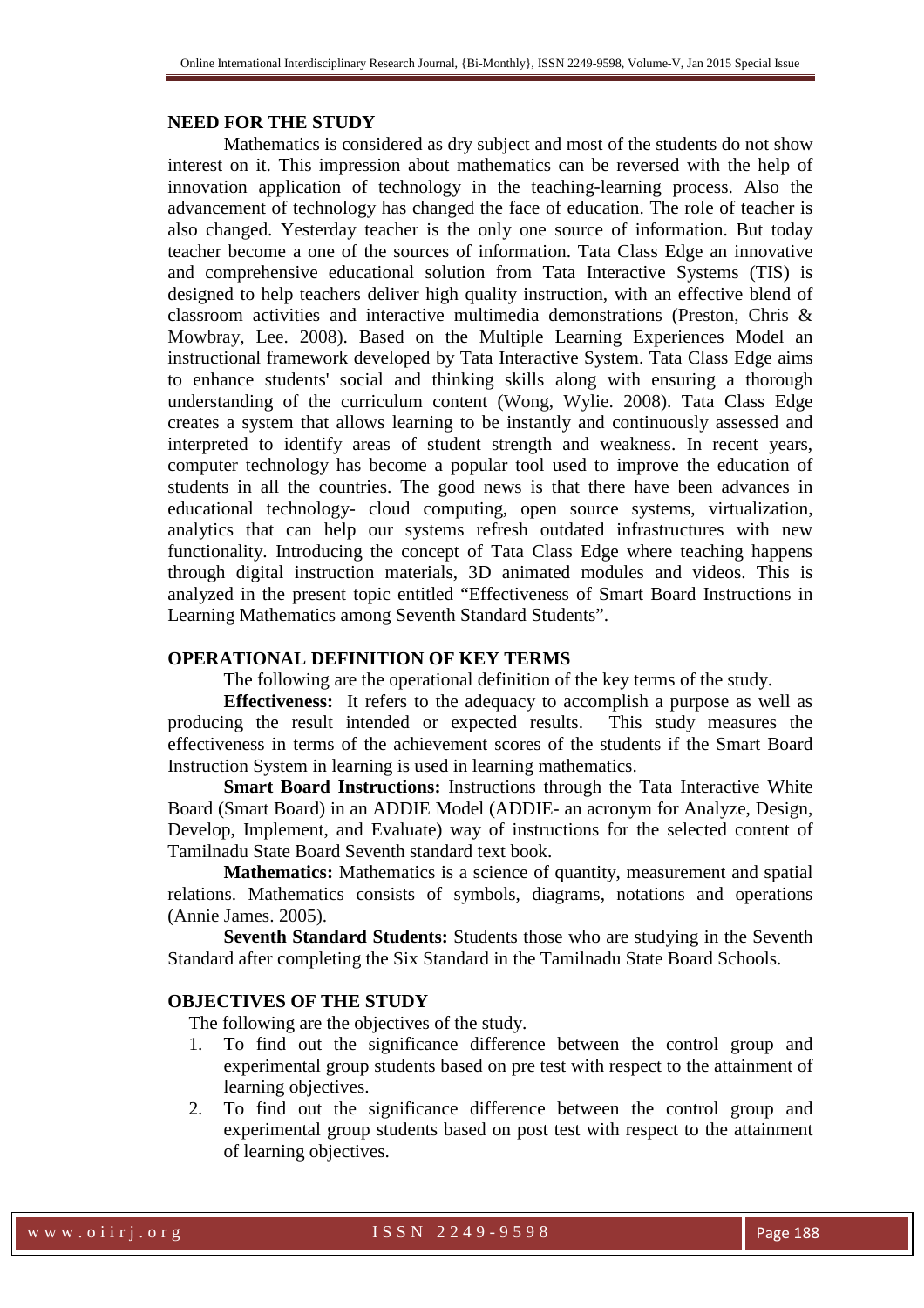- 3. To find out the significance difference between the control group and experimental group students based on gain score.
- 4. To find out the significance difference between pretest and post test scores of control group students with respect to the attainment the learning objectives.
- 5. To find out the significance difference between pretest and post test scores of experimental group students with respect to the attainment the learning objectives.

#### **HYPOTHESES OF THE STUDY**

 Based on the objectives the study the investigator framed the following hypotheses of the study.

- 1. There is no significance difference between the control group and experimental group students based on pre test with respect to the attainment of learning objectives.
- 2. There is no significance difference between the control group and experimental group students based on post test with respect to the attainment of learning objectives.
- 3. There is no the significance difference between the control group and experimental group students based on gain score.
- 4. There is no significance difference between pretest and post test scores of control group students with respect to the attainment of learning objectives.
- 5. There is no significance difference between pretest and post test scores of experimental group students with respect to the attainment of learning objectives.

# **METHOD ADOPTED IN THIS STUDY**

To find the effectiveness of Smart Board System, the investigator has chosen Experimental research. Experimental research describes what will be when certain variables are carefully controlled or manipulated. The focus is on variable relationship. Experimental research is the description and analysis of what will be, or what will occur, under carefully controlled conditions (John W. Best & James V. Khan 2004). In the experimental method two or more groups of subjects equivalent in all significant aspects are selected. One of the equivalent groups serves as the control groups and the experimental factors are applied to the other groups one by one for a specified period of time. The investigator has selected two groups of subject's equivalent in their achievement in Mathematics. One group has served as control group and the other as experimental group.

#### **SAMPLE SELECTED FOR THE STUDY**

In the present study, the investigator selected the Seventh standard students of James Memorial Matriculation Higher Secondary School at Pragasapuram, Out of the selected students, 70 students were chosen through two groups based on their academic achievement.

## **TOOLS USED FOR THE STUDY**

The following tools are to be used in this study

**Smart Board instructions for the selected content:** In this study the investigator selected mathematical contents to create an active learning environment with an effective blend of innovative Tata interactive white board instruction and multimedia presentation.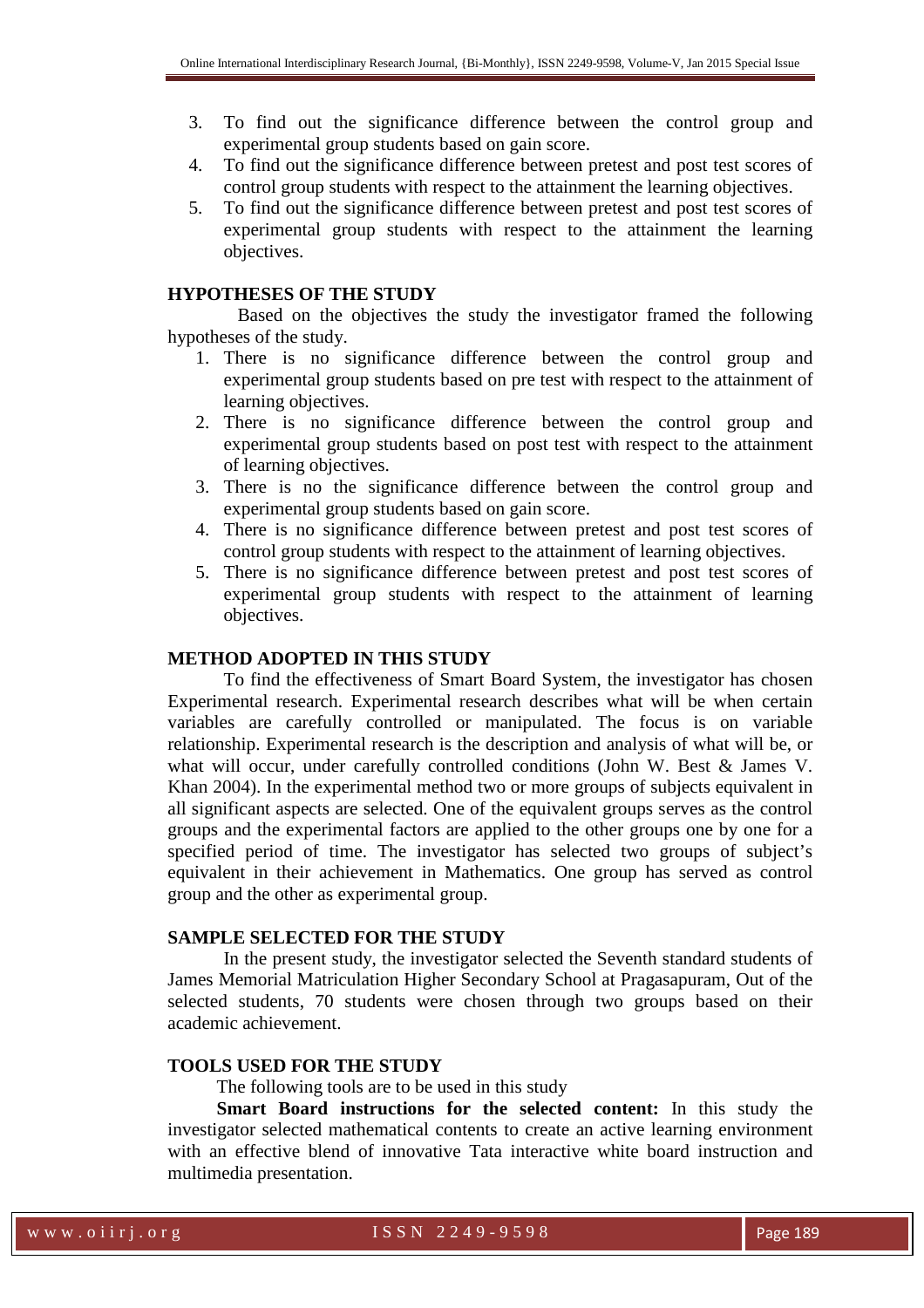**Self -prepared achievement test (pre and posttest) in mathematics:** The investigator has constructed two equivalent forms of tests and each test has 25 multiple choice items. Each item has four alternatives. The questions are prepared in English. Items are submitted to the experts in mathematics. The achievement test was standardized by the investigator. The investigator used the test-retest method for find out the reliability of both pre and post test tool. The correlation values of pretest and post test are 0.71 and 0.76 respectively. Therefore the tool is reliable. Three mathematics professors and the two specialists from education assessed the content validity.

#### **EXPERIMENT PROCEDURE**

 **Conducting Pre-Test:** The investigator has selected the experimental and control groups among VII standard students in James Memorial Matriculation Higher Secondary School, Pragasapuram. There were 35 students in each group. The pre-test was administered to the two groups. The both groups completed the test within 45 minutes.

 **Giving Treatment:** After conducting the pretest to both control and experimental groups, the control group was taught the Menstruation and laws of indices topics in Mathematics by using chalk and talk method. For the experimental group students the investigator has used the integrating interactive white board instruction. The treatment has been given 45 minutes per day in the both group. This method has been followed 10 days.

**Conducting Post-Test:** After the treatment the control and experimental groups were given posttest. Their responses were scored with the help of scoring key prepared by the investigator. Practically all of them attempted the entire question in the test that her duration of 45 minutes**.** The correct answered to the question as give one mark and wrong answer is given zero mark.

## **STATISTICAL TECHNIQUES OF THE STUDY**

 Statistical techniques helps to classify organize, summarize, the numerical facts and draws conclusions (Aggarwal, Y.P. 1990). Descriptive and differential will be done for the present study. These include.

- $\triangleright$  Arithmetic Mean,
- $\triangleright$  Standard Deviation and
- $\triangleright$  Student "t" test.

# **DATA ANALYSES AND FINDINGS OF THE STUDY Null Hypothesis: 1**

 There is no significance difference between the control group and experimental group students based on pre test with respect to the attainment of learning objectives.

# **TABLE - 1 SIGNIFICANCE DIFFERENCE BETWEEN THE CONTROL GROUP AND EXPERIMENTAL GROUP STUDENTS BASED ON PRE TEST WITH RESPECT TO THE ATTAINMENT OF LEARNING OBJECTIVES**

| <b>Objectives</b> | Group        |    | <b>Mean</b> | S.D  | <b>Calculated</b><br>'t' value | <b>Remarks</b><br>5% level |
|-------------------|--------------|----|-------------|------|--------------------------------|----------------------------|
|                   | Control      | 35 | 2.15        | 1.50 | 0.05                           |                            |
| Knowledge         | Experimental | 35 | 2.17        | .60  |                                | NS                         |
| Understanding     | Control      |    | 2.14        | 0.97 | 0.00                           |                            |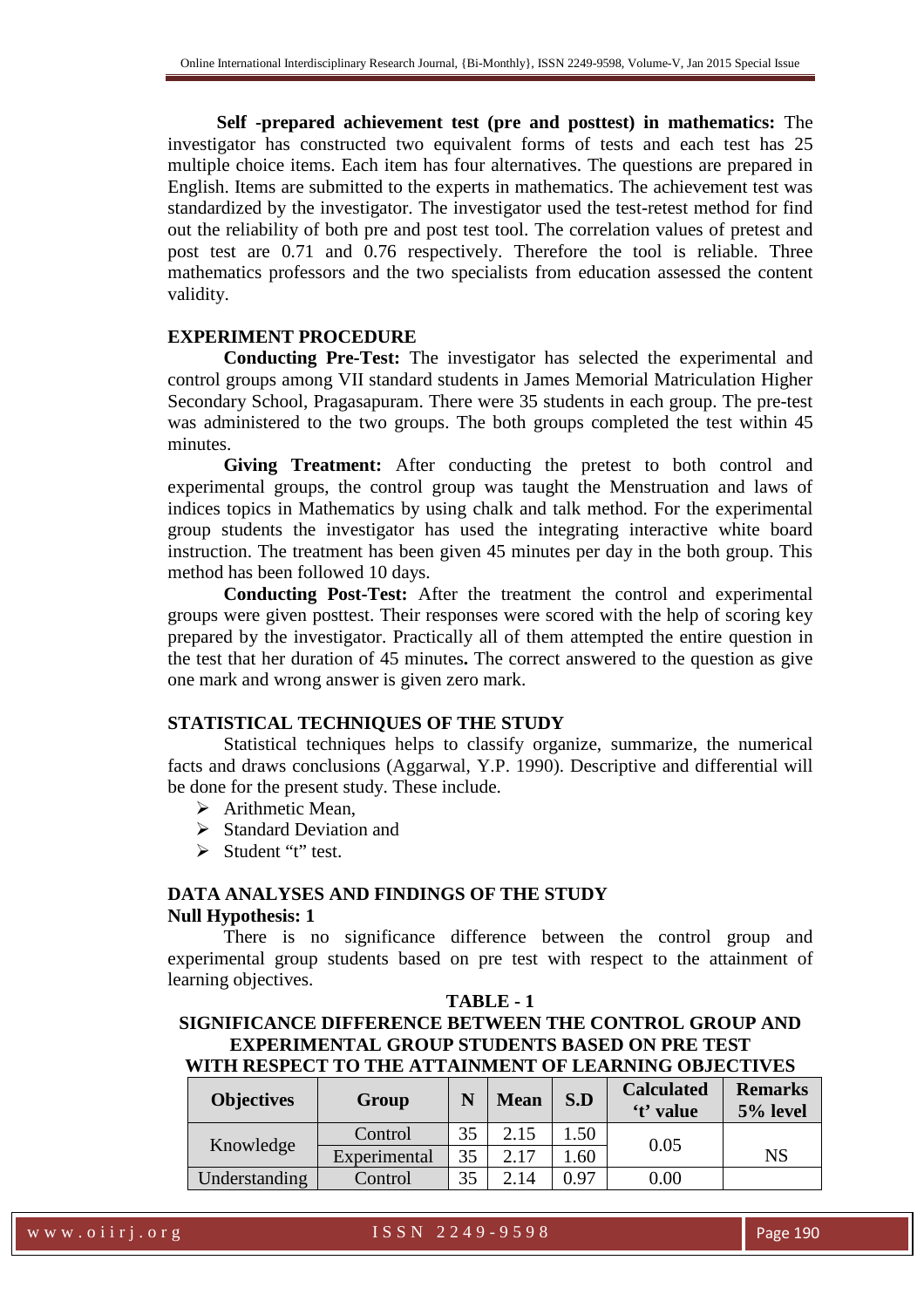|             | Experimental | $\Omega$<br>ີ |      | 0.87             |      | $_{\rm NS}$ |
|-------------|--------------|---------------|------|------------------|------|-------------|
| Application | Control      | ີ             | 2.46 | $\cap$<br>. . 22 |      | NS          |
|             | Experimental | JJ            | 4.01 | ،  ے .           | 0.47 |             |

(At 5% Level of significance the table value of 't' is 1.96). (NS-Non significant)

 It is inferred from the above table that both the calculated 't' values 0.05; 0.00 and 0.47 are less than the table value 1.96 at 0.05 level of significance. It means that the null hypothesis is to be accepted. Therefore, there is no significance difference between the control group and experimental group students based on pre test with respect to the attainment of learning objectives.

## **Null Hypothesis: 2**

 There is no significance difference between the control group and experimental group students based on post test with respect to the attainment of learning objectives.

**TABLE - 2** 

#### **SIGNIFICANCE DIFFERENCE BETWEEN THE CONTROL GROUP AND EXPERIMENTAL GROUP STUDENTS BASED ON POST TEST WITH RESPECT TO THE ATTAINMENT OF LEARNING OBJECTIVES**

| <b>Objectives</b> | Group        | N  | <b>Mean</b> | S.D  | <b>Calculated</b><br>'t' value | <b>Remarks</b><br>5% level |
|-------------------|--------------|----|-------------|------|--------------------------------|----------------------------|
| Knowledge         | Control      | 35 | 4.83        | 1.42 | 7.51                           | S                          |
|                   | Experimental | 35 | 8.09        | 2.13 |                                |                            |
| Understanding     | Control      | 35 | 2.80        | 1.13 | 5.92                           | S                          |
|                   | Experimental | 35 | 4.37        | 1.08 |                                |                            |
| Application       | Control      | 35 | 3.37        | 1.06 | 3.63                           | S                          |
|                   | Experimental | 35 | 4.43        | 1.35 |                                |                            |

(At 5% Level of significance the table value of 't' is 1.96). (S-Significant)

 It is inferred from the above table that both the calculated 't' values 7.51; 5.92 and 3.63 are greater than the table value 1.96 at 0.05 level of significance. It means that the null hypothesis is to be rejected. Therefore, there is significance difference between the control group and experimental group students based on post test with respect to the attainment of learning objectives. Here for the all objectives, experimental group students are having more mean scores than the control group students.

# **Null hypothesis: 3**

There is no significant difference between control group and experimental group students based on gain scores.

# **TABLE -3 SIGNIFICANT DIFFERENCE BETWEEN CONTROL GROUP AND EXPERIMENTAL GROUP STUDENTS BASED ON GAIN SCORES**

| <b>Score</b>          | Group        |    | <b>Mean</b> | S.D | <b>Calculated</b><br>'t' value | <b>Remarks</b><br>5% level |
|-----------------------|--------------|----|-------------|-----|--------------------------------|----------------------------|
| Gain<br><b>Scores</b> | Control      | 35 | 3.49        | .63 | 11.07                          |                            |
|                       | Experimental | 35 | 7.94        | .73 |                                |                            |

(At 5% Level of significance the table value of 't' is 1.96). (S-Significant)

 It is inferred from the above table that that the calculated 't' value 11.07 is greater than the table value 1.96 at 0.05 level of significance. It means that the null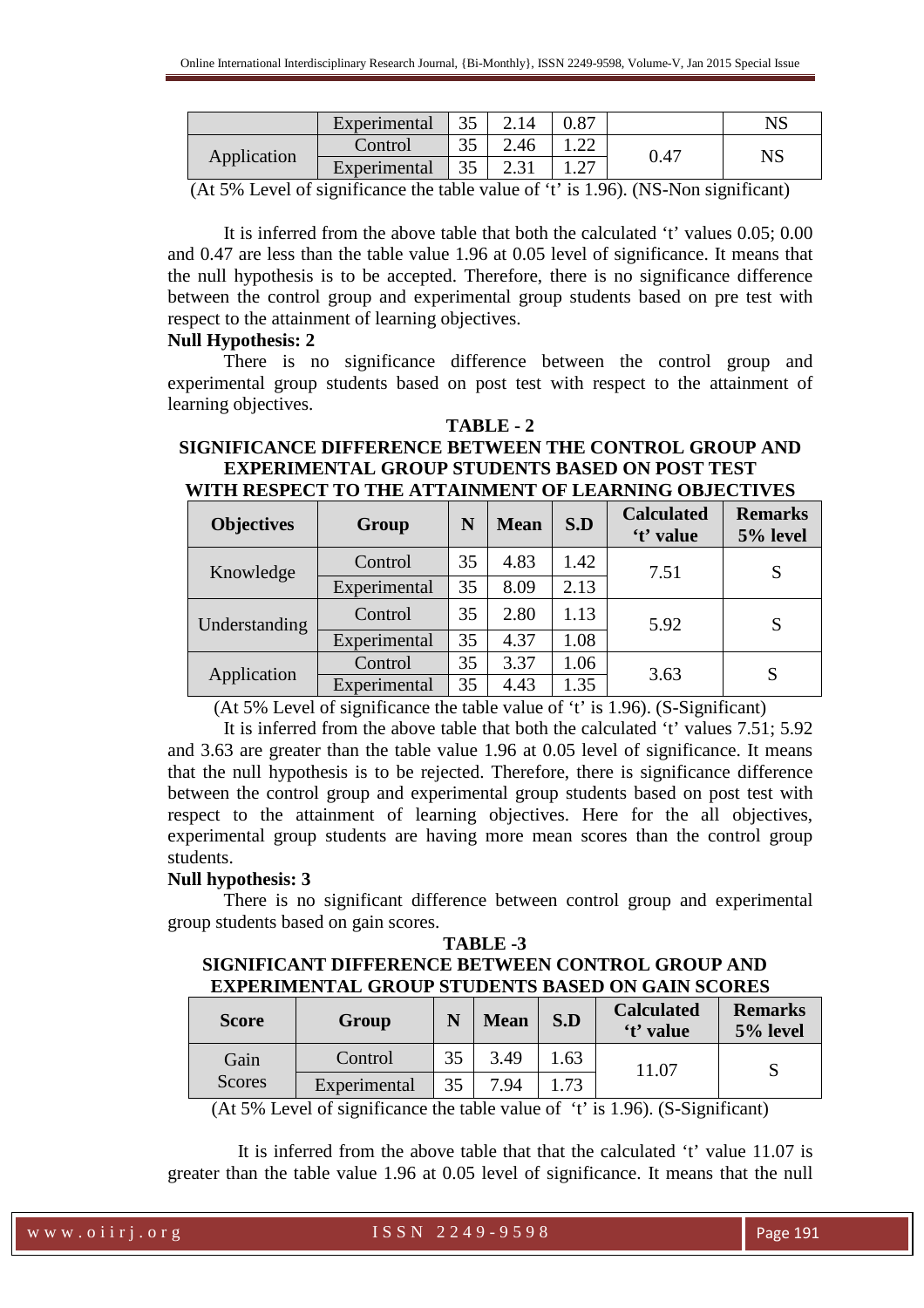hypothesis is to be rejected. Therefore, there is significant difference between control group and experimental group students based on gain scores. Here, the experimental group students are having more gain mean scores than the control group students. **Null hypothesis: 4** 

 There is no significance difference between pretest and post test scores of control group students with respect to the attainment of learning objectives

# **TABLE -4 SIGNIFICANCE DIFFERENCE BETWEEN PRETEST AND POST TEST SCORES OF CONTROL GROUP STUDENTS WITH RESPECT TO THE ATTAINMENT OF LEARNING OBJECTIVES**

| <b>Objectives</b> | <b>Test</b> | N  | <b>Mean</b> | S.D  | <b>Calculated</b><br>'t' value | <b>Remarks</b><br>5% level |
|-------------------|-------------|----|-------------|------|--------------------------------|----------------------------|
| Knowledge         | Pretest     | 35 | 3.71        | 1.29 | 4.98                           | S                          |
|                   | Posttest    | 35 | 4.83        | 1.42 |                                |                            |
| Understanding     | Pretest     | 35 | 2.14        | 0.97 | 3.08                           | S                          |
|                   | Posttest    | 35 | 2.80        | 1.13 |                                |                            |
| Application       | Pretest     | 35 | 2.46        | 1.22 | 3.69                           | S                          |
|                   | Posttest    | 35 | 3.37        | 1.06 |                                |                            |

(At 5% Level of significance the table value of 't' is 1.96). (S-Significant)

 It is inferred from the above table that all the calculated 't' values 4.98; 3.08 and 3.69 are greater than the table value 1.96 at 0.05 level of significance. It means that the null hypothesis is to be rejected. It is inferred that there is significant difference within control group students based on pre-test and post-test for attaining the objectives. The students of control group have performed well in the posttest level with that of the pretest level and it is obviously stated that the traditional teaching has been influential in bringing more achievement but the same cannot outshine the students of experimental students who are subjected to TATA interactive system. **Null hypothesis: 5** 

 There is no significance difference between pretest and post test scores of experimental group students with respect to the attainment of learning objectives

**TABLE - 5** 

## **SIGNIFICANCE DIFFERENCE BETWEEN PRETEST AND POST TEST SCORES OF EXPERIMENTAL GROUP STUDENTS WITH RESPECT TO THE ATTAINMENT OF LEARNING OBJECTIVES**

| <b>Objectives</b> | <b>Test</b> | N  | <b>Mean</b> | S.D  | <b>Calculated</b><br>'t' value | <b>Remarks</b><br>5% level |
|-------------------|-------------|----|-------------|------|--------------------------------|----------------------------|
| Knowledge         | Pretest     | 35 | 4.49        | 1.56 | 12.39                          |                            |
|                   | Posttest    | 35 | 8.09        | 2.13 |                                |                            |
| Understanding     | Pretest     | 35 | 2.14        | 0.87 | 10.64                          |                            |
|                   | Posttest    | 35 | 4.37        | 1.08 |                                |                            |
| Application       | Pretest     | 35 | 2.31        | 1.27 |                                |                            |
|                   | Posttest    | 35 | 4.43        | 1.35 | 9.78                           | S                          |

(At 5% Level of significance the table value of 't' is 1.96). (S-Significant)

 It is inferred from the above table that all the calculated 't' values 12.39; 10.64 and 9.78 are greater than the table value 1.96 at 0.05 level of significance. It means that the null hypothesis is to be rejected. It is inferred that there is significant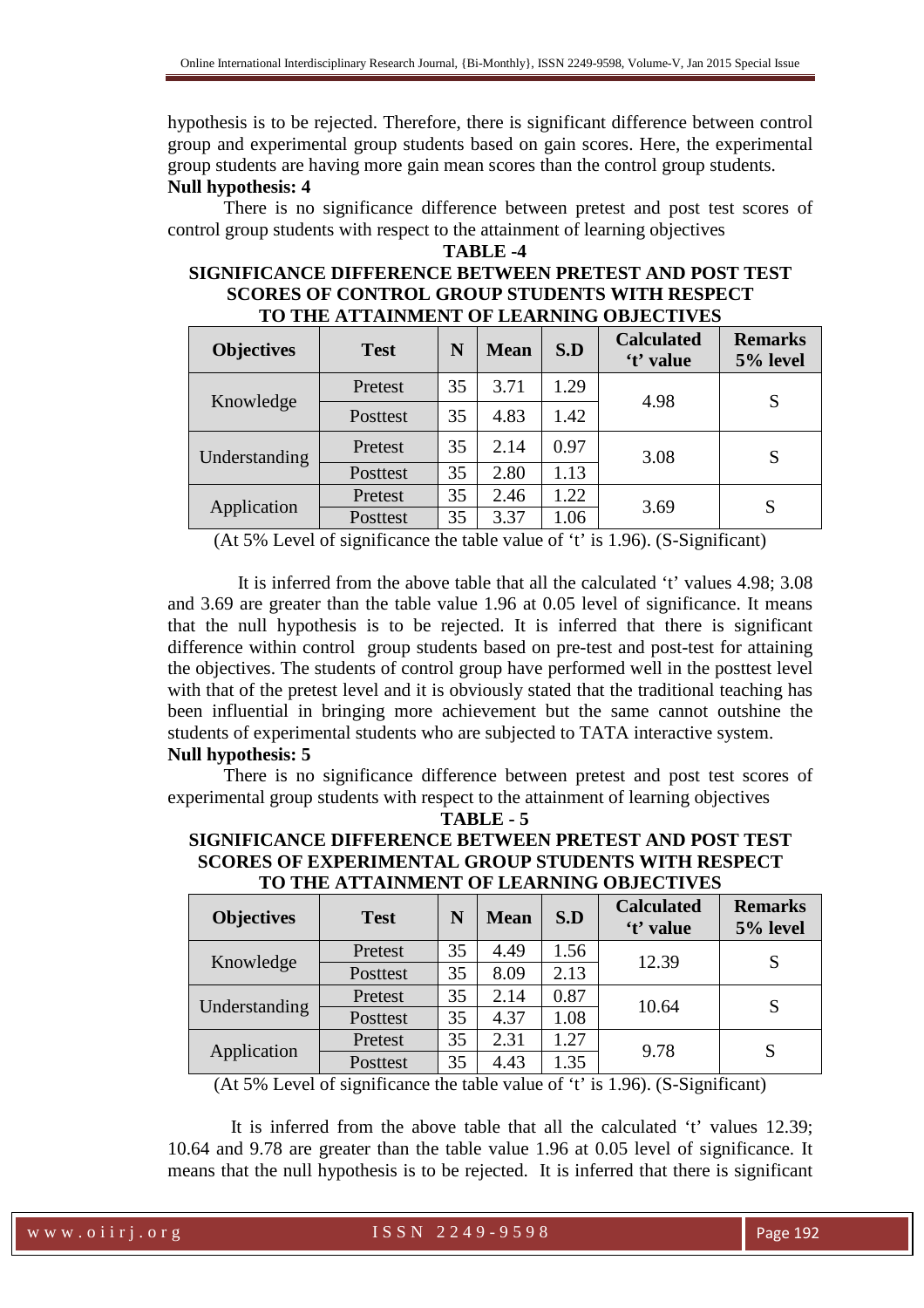difference within experimental group students based on pre-test and post-test for attaining the learning objectives. The TATA interactive system has been much influential in enhancing more level of achievement in learning mathematics by the experimental students of VII standard and it is apparent that the newest methods have modified not only the achievement in the subject to be learned but also it paves the way for prompt understanding of the subject.

#### **EDUCATIONAL IMPLICATIONS**

Tata Interactive White Board Instruction Systems has developed HTML based, accessible online training products and frameworks that enable educational institutions and publishers to effectively serve the evolving needs of student communities worldwide (Giles, Rebecca, M & Shaw, Edward. 2011). E-learning offers the potential to fully realize the paradigm of active learning, a constructivist approach where the learner is in control of the learning (Starkman, Neal. 2006). TATA interactive system has the following advantages over traditional methods:

- **Fechnological:** Students use technologies and methods that they use in other areas of their lives
- $\triangleright$  Instructional: Online networks offer new ways of engaging with the learning material and with peers
- $\triangleright$  Social: Online networking removes artificial barriers to communication and collaboration
- $\triangleright$  Practical: Using e-learning, educators can manage quality e-learning education at scale and move beyond place-based learning delivery formats
- $\triangleright$  Multimodal: Online learning allows for multiple modalities to suit different learning styles such as visual, read/write, and auditory.

#### **RECOMMENDATIONS OF THE STUDY**

Based on research outcome of the present study, the following shall be considered for further enhancement of teaching learning process

- $\triangleright$  To the Institutions: Since the TATA interactive systems are meant for the academic quality, all the educational institutions must possess this sophisticated learning facility that will boost the institutional profile.
- $\triangleright$  To the teachers: The modern academic systems must be proficiently trained so that the teachers can be an able academic leader in their respective subject.
- $\triangleright$  To the Parents: The parental involvement in inducting the modern academic facility shall be encouraged so as to realise its significant usages
- > To the Students: The present day students must have well trained capability of learning the concepts of any subject through the modern equipment.

### **CONCLUSION**

 This study clearly indicated that the Interactive White Board Instructions in teaching Mathematics for students was effective. The effectiveness was found in terms of post-test of the students of experimental group taught through TATA Interactive White Board Instructions. All the reviewed studies also have shown that Multimedia strategy was effective than the lecture method. So, we can conclude that the Interactive White Board Instructions was more effective than the traditional way of teaching. Hopefully more teachers will incorporate Interactive White Board Instructions in which it will occupy predominant position in the regular classrooms. Hence, technology exposure is essential to make the learning process more successful and fruitful.